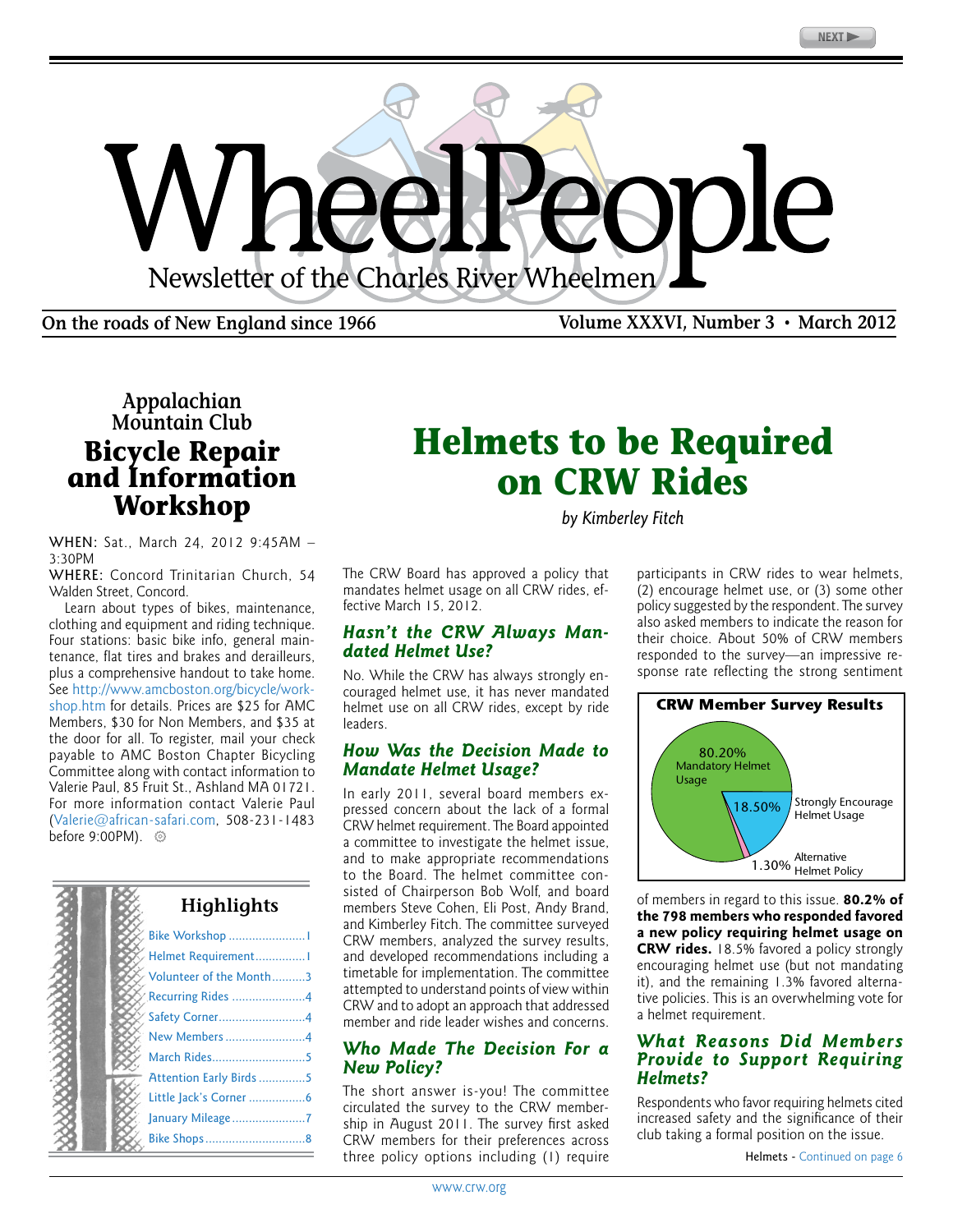#### **BOARD OF DIRECTORS TERM EXPIRES**

#### [Andy Brand](mailto:abrand@alum.rpi.edu) ................................................................. 2014............................ 617-247-9770 [Peter Brooks.](mailto:p.brooks@verizon.net)................................................................ 2013............................ 617-833-0087 [Mike Byrne](mailto:raddad47@aol.com)................................................................... 2014............................ 508-788-7120 [Steve Cohen](mailto:scohen1234@gmail.com) ................................................................ 2014............................ 617-641-9954 [Kimberley Fitch](mailto:peerprint@yahoo.com)............................................................ 2012............................ 781-354-4780 [Helen Greitzer](mailto:helengreitzer@hotmail.com).............................................................. 2013............................ 508-878-6988 [Howard Miller](mailto:HowardRM12@aol.com).............................................................. 2012............................ 617-909-8492 [Eli Post](mailto:elipost@comcast.net) ........................................................................ 2012............................ 617-306-1838 [Cindy Sragg](mailto:cindy.sragg@alkermes.com) ................................................................. 2013............................ 617-993-3245

#### **Officers and Coordinators**

|                                                       | Larissa Hordynsky 617-527-5620 |
|-------------------------------------------------------|--------------------------------|
|                                                       |                                |
|                                                       |                                |
|                                                       |                                |
| Social Committee Chair Marcia Greenblatt 781-864-5055 |                                |
|                                                       |                                |

#### **Ride Program Coordinators**

|  | Chris Tweed 781-830-1368    |
|--|-----------------------------|
|  |                             |
|  |                             |
|  |                             |
|  | Rudge McKenney 617-332-6242 |
|  |                             |
|  |                             |
|  |                             |
|  |                             |
|  |                             |
|  |                             |

#### **WheelPeople Staff**

#### **INTERNET STAFF**

| Web Site (http://www.crw.org)                      |  |
|----------------------------------------------------|--|
|                                                    |  |
|                                                    |  |
|                                                    |  |
|                                                    |  |
| E-Mail List (CharlesRiverWheelmen@yahoogroups.com) |  |
|                                                    |  |



CRW members receive WheelPeople, the Club's newsletter. CRW is also an associated club of the League of American Bicyclists. Address correspondence to: The Charles River Wheelmen - 26 Fox Run Road, Bedford, MA 01730



We welcome contributions to this newsletter, but reserve the right to edit articles in any way that we deem appropriate.

We will make every effort to preserve both the style and intent of the author, but we may rewrite an article to fit available space, to clarify ambiguities in the text, and to correct factual errors.

Articles and other materials which appear in WheelPeople, unless specifically identified as editorial policy, represent the opinion of the author, and do not represent the opinions of the editors, coordinators, officers, or board of directors of The Charles River Wheelmen, Inc.



Articles and letters must be received before the 5th of the month to be included in the next issue of WheelPeople.

Send copy electronically to [editor@crw.org.](mailto:editor@crw.org) Your document should be plain ASCII text, formatting will not be preserved. If the article can't be emailed, send a typewritten or handwritten version to:

Jack Donohue

26 Fox Run Road

Bedford, MA 01730

Articles submitted to WheelPeople or parts thereof may also be published on the CRW web site unless the author instructs otherwise.

## **Insurance**

If ride leaders or others have questions about insurance, contact Ken Hablow at 781-647- 0233. Please do not contact the insurance company.

Half Page \$80.00 Third Page \$55.00 Eighth Page **Advertising Rates** For more information please contact Marty Weinstock at [wppadvertising@crw.org](mailto:wppadvertising@crw.org)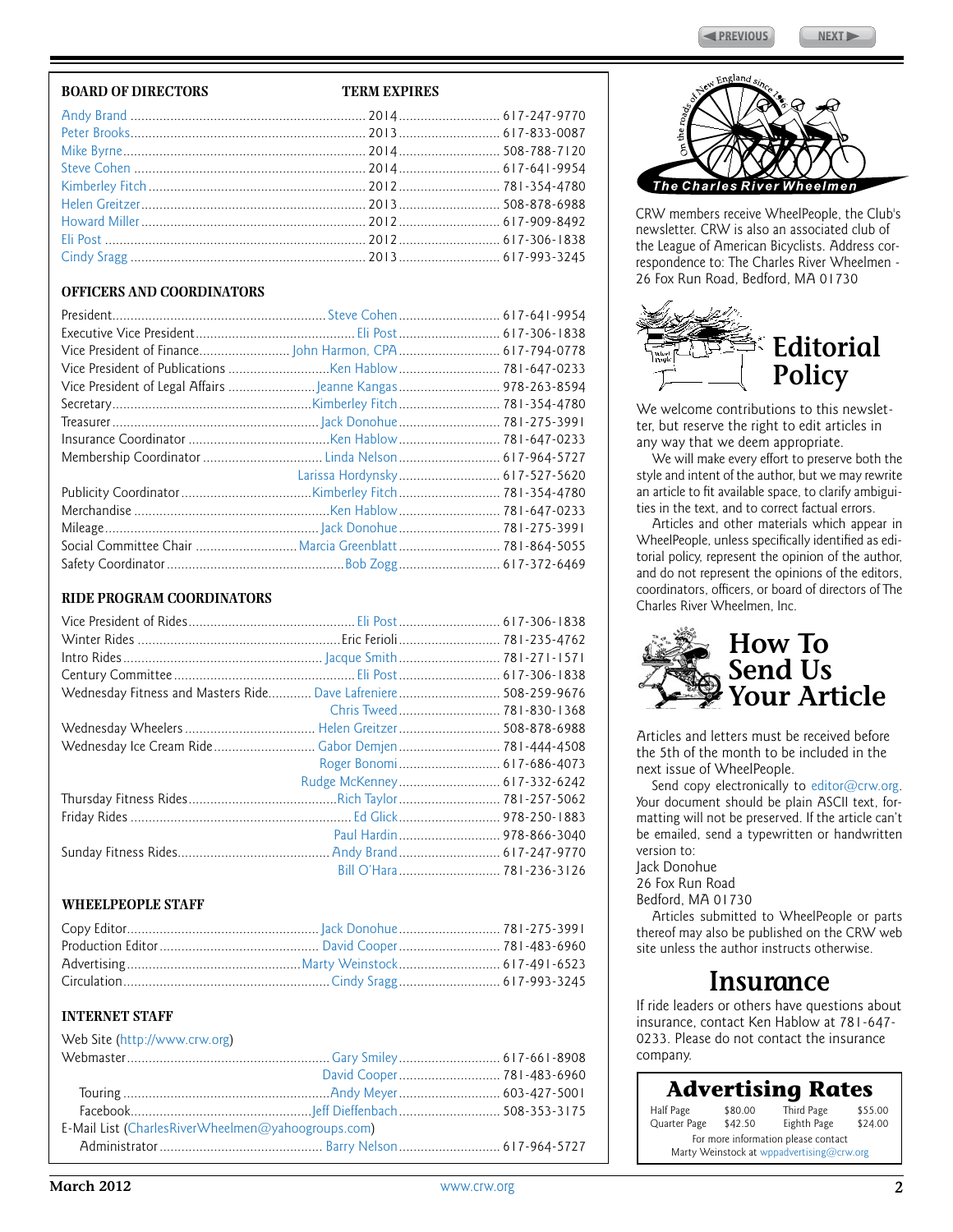<span id="page-2-0"></span>

Men I interviewed CRW member<br>
Bob Wolf, he and his wife Bryce<br>
were preparing for a trip to visit<br>
the pyramids of Egypt. During<br>
our talk, I realized that Bob would surely ap-Bob Wolf, he and his wife Bryce were preparing for a trip to visit the pyramids of Egypt. During preciate the effort it took to build these massive timeless structures. I learned that he is a builder and visionary of sorts. He tries to work behind the scenes to strengthen the cycling community through building community and protocol that, if maintained, will pass the test of time.

#### **How did you get involved in cycling?**

*After I retired in 2006, my goal was to reach a level of fitness that work life didn't allow. First, I tried hiking. Fairly quickly, I found that I had traversed all the conservation land within a reasonable radius of my home. And, because I become easily bored, this was an issue. I was damaging myself frequently enough that there was not a big future in hiking for me. Next, I chose to dust off an old mountain bike that had sat in my garage for 17 years. This was my only bike, so I used it for road cycling. After six months, I broke down and purchased a real road bike. Around this time (early 2008), I met CRW member Rich Taylor, who introduced me to the CRW Thursday night fitness ride and pace line clinic. I'm still no good at pacelining, but that is not Rich's fault. What Rich did was set my sights a little higher on* 

*distance (I'd been doing 25 mile rides). And he began my connection with everyone I ride with. He connected me to CRW member Chris George who organized weekday rides, and CRW member Dick Arsenault, who then led the Wednesday Wheelers. Dick connected me to Helen Greitzer (current Wednesday Wheeler Coordinator) and from there I met many, many of you.*

*I watched as the social circles of my older retired friends shrank, because they didn't create paths to making new friends. It was time for me to retire, but I didn't want to find myself in that position. The thing that has delighted me about cycling and the volunteering and socializing around it is that I now have, maybe, 50 new friends. And I meet new people all the time. All of a sudden, I find myself in the midst of a large group of people I really like. Retirement is WONDERFUL!*

#### **How did you get involved with volunteering for the CRW?**

*I wanted to find a way to contribute back to those that had been so welcoming when I was introduced to the cycling community. So I looked for ways that I could strengthen the community. First, I led rides when Eli or Helen needed a ride leader slot filled. Last year I led 3 weekend rides and a few more Wheeler rides.*

*Later, I started a rides email list when Chris went off to hike the Appalachian Trail, partly to keep the weekday cycling group together, and partly because, by this time, I had acquired a serious addiction. The group continues to ride on weekdays, with two dozen semi-regulars.*

*I studied informal communities (like open source software communities) in my last phase of work, and learned that simple rules that all can follow are critical. So when some felt that the Wheelers needed a common set of rider expectations, I worked with Helen and many others to clarify and publish our safety and navigational guidelines. In addition, when CRW needed assistance with researching the club's perspective on a helmet policy, I joined CRW's Helmet Committee as the designated set of "fresh eyes". And by not stepping back at the right time, I found myself as Chair. We worked for months to determine CRW member preferences around helmet use and implement an action plan. We received a tremendous response rate to a survey we conducted, which was surprising to me. Over 50% of the membership responded, which indicated to me that helmet usage was an important issue. I probably let too much of my old work persona show, but we did get consensus time and again on a whole sequence of issues. While some of my fellow committee members may have had*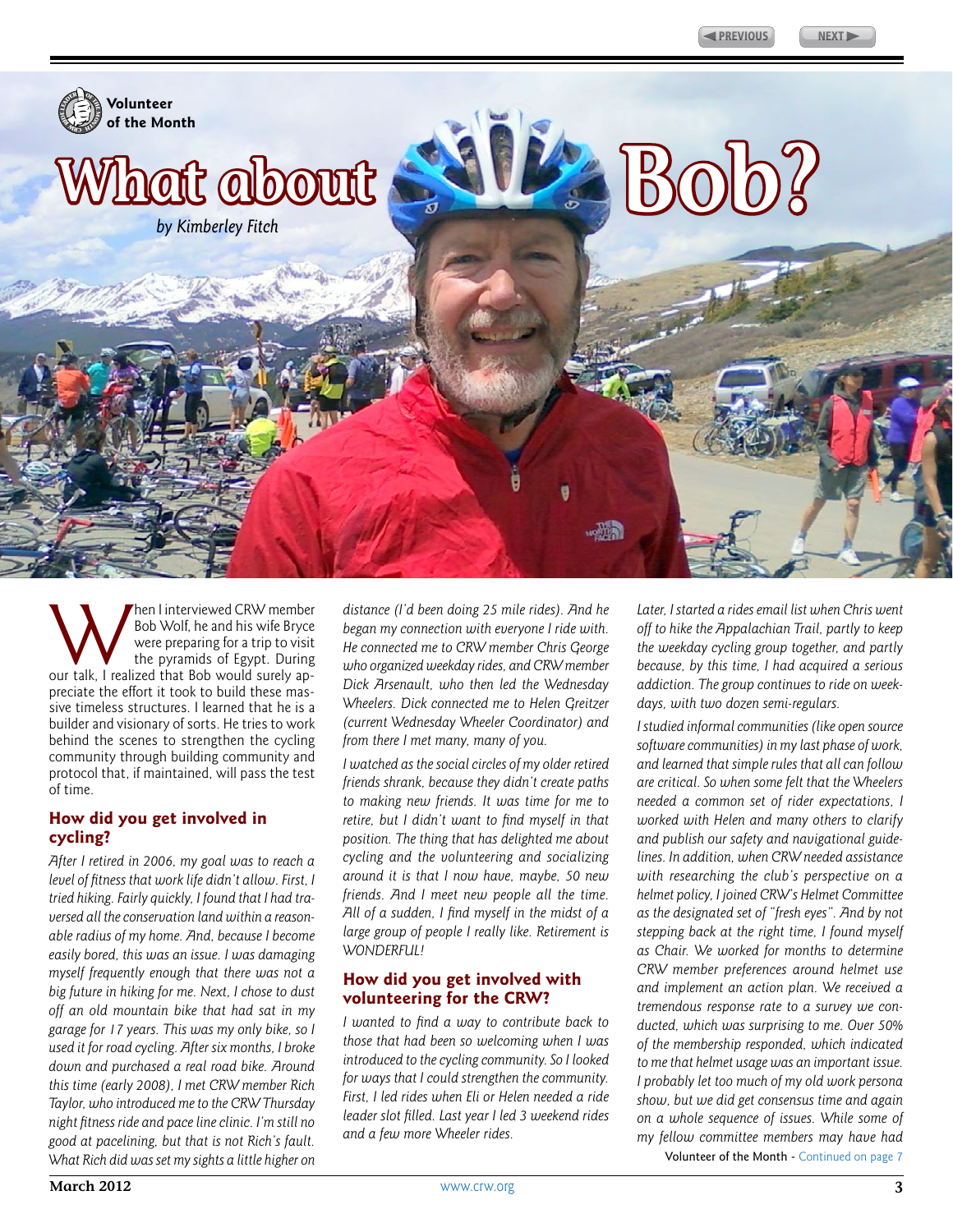

<span id="page-3-0"></span>

## **Recurring Rides**

These rides are held every week unless indicated

### **Wednesday Wheelers**



Times and Routes: Varies, usually 10:00 AM. Distances are typically between 30 and 40 miles.

Description: A group that enjoys exploring a variety of scenic routes, mostly in the western suburbs but

also to the north or south. Occasionally we do an urban exploration. We always include a lunch stop, either during or at the end of the ride. In the winter we may substitute other activities, such as cross-country skiing. We stay together, following the leader for the day, while being careful not to drop anyone. On a rural ride of average hilliness, the pace is 15 to 17 mph on the flats, but slows considerably on the hills, so we wind up with a rolling average of about 13 mph. In fairness to the group, we require that prospective riders be capable of maintaining this pace. Non-members of CRW are welcome to ride with us and experience what the Wednesday Wheelers offer. If you like our rides however, and wish to continue to

ride with us, we expect you to become a CRW member.

Leaders: Helen Greitzer ([helengreitzer@hot](mailto:helengreitzer@hotmail.com) [mail.com\)](mailto:helengreitzer@hotmail.com)

#### Start: Location Varies.

Directions: The ride coordinator sends ride announcements and ride reports by weekly email. For more information, including the next ride start location, e-mail Helen.

Note: Different leader each week, to become a leader contact Helen <sup>®</sup>

## **Are your SKILLS ready for SPRING?**

*(Adapted by Carol Hausner from an original article by Pierre Avignon in 2008)*

For those of us who put our bikes<br>for the winter, the time has come<br>dust them off and get them ready<br>to ride. You're probably itching to get or those of us who put our bikes away for the winter, the time has come to dust them off and get them ready out and enjoy the spring weather. If your activity has slowed down during the winter time, you will probably get back into shape as the days get longer and your legs get stronger. But can the same be said about your skills?

Here are a few things to consider before your first club ride of 2012, whether you are a novice rider or more experienced and just getting back on the saddle after winter.



First, consider doing a few short rides to re-familiarize yourself with the nuances of your bike's handling.

Second, brush up on important safety skills and knowledge with some of the great resources available on-line (this article and the links in it can

be accessed through [http://crw.org/safety/](http://crw.org/safety/index.php) [index.php\)](http://crw.org/safety/index.php):

• "[Improve your Bike Handling Skills"](http://crw.org/safety/05safetyPgs/05aug-BikeHandling.php) by Bob Zogg. This classic article contains a great list of tips to help us hone our bike-handling skills, regardless of our levels of experience;

• "[Safety reminders for New Members](http://www.crw.org/safety/08safetyPgs/08feb-Reminders.php)" by Eli Post. This piece is a good refresher on safety in group rides;

• "[Bicycling Street Smarts](http://www.bikexprt.com/streetsmarts/usa/index.htm)" by John Allen. Covers all the bases in a short and easy to read format. The indispensable reference to riding confidently, legally and safely. In addition to being available through John's website, copies of this are also sold in a number of local bike shops.

• Massbike's "[Basics of Traffic Cycling](http://www.massbike.org/resourcesnew/bike-skills/)": a great reference from our State Bicycle Coalition.  $\circledcirc$ 

Bicycle Quote ICYCLE QUO

Let me tell you what I think of bicycling. I think it has done more to emancipate women than anything else in the world. It gives women a feeling of freedom and self-reliance. I stand and rejoice every time I see a woman ride by on a wheel . . . the picture of free, untrammeled womanhood.

Susan B. Anthony, *Women's Civil Rights Leader - 1820-1906* 

Philip Brandish Needham Kemp Bray, Casey Olm-Shipman Somerville Robert Cooper Rochester, NY Bob Davis Brighton Michele Davis Boston C. Clyde Elledge Marblehead Laura Frisard Groton Joshua Halpin Canton

*Welcome New Members*

> Tom Lemaire **Arlington** Paul Levenson Lexington Robert Stasey Natick Michael Sullivan Brookline Joseph Sweeney Needham Paul Twitchell Milton Scott Wagner Rochester, NY James West Beverly

Craig Kilmer Lancaster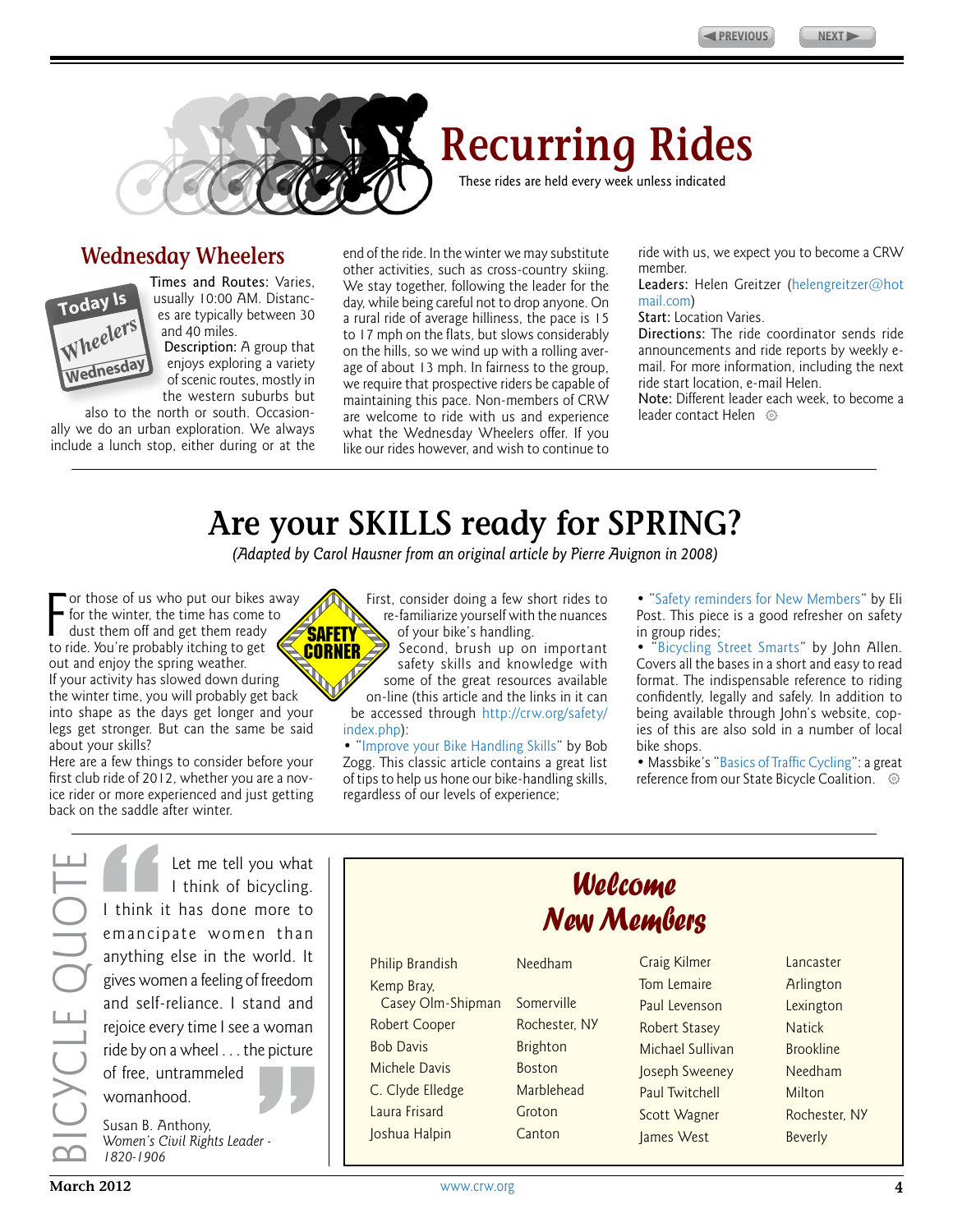# **March Rides**

<span id="page-4-0"></span>*March weather is unpredictable. It tends to start out cold with chances for a bad snow storm, but by the end of the month we might see warmer days. Let's hope for decent weather, and we will plan impromptu rides as opportunities arise! The Winter Saturday Rides will be posted on the CRW Website a few days in advance as weekend weather forecasts become more dependable, and suggest a safe and pleasant experience.*

## **Bridges of the Sudbury River**

*Sunday – March 4*

Times and Routes: 10:30 AM for 18 or 27 miles Ride Type: Cue Sheet, Follow the Leader Description: Cross eight bridges of the Sudbury River and see a ninth (one that George Washington crossed). Cruise along in the beautiful Sudbury River valley with 4 hills to keep you warm. Both Starbucks and Dunkin Donuts are within 1/4 mile of the end of the ride. Active rain or snow cancels. We're trying to get this in before the thaw. "Follow the leader" will go about 13-14 mph on the 27 mile route. Leaders: Eli Post (617-306-1838, [EliPost@](mailto:elipost@comcast.net) [comcast.net\)](mailto:elipost@comcast.net)

Start: Crosby Market Parking Lot (Near train station) 211 Sudbury Road Concord, MA Directions: Take Rt. 2 West. Turn Right on Sudbury Road (4th light from Rte. 128) in Concord. Parking lot is about 3/4 mile on the right before the tracks. Please park away from the stores. Note: Commuter Rail arrives Concord about 9:20 AM. Departs 11:46 AM, 2:36 PM

### **Larz Anderson Ride**

*Sunday – March 11*

Times and Routes: 10:30 AM for 20 and 44 miles

Ride Type: Cue Sheet

Description: This is the ride developed for the CRW 40th birthday. Starting in Brookline, it heads out to the western suburbs.

Leaders: Eric Ferioli (781-235-4762)

Start: Larz Anderson Park, 15 Newton Street, Brookline

Directions: From the West: Take 128 to Route 9 east, towards Boston. You will eventually pass the Chestnut Hill Mall on your left side. Five or six lights after the mall, you will come to the intersection of Route 9 and Chestnut Hill Avenue and Lee Street, take a right onto Lee Street and follow to end. At the end of Lee Street, take a left onto Newton Street. Follow Newton Street for approximately 1/4 mile. The road will fork, go to the left on Goddard Ave. Park is 1/4mile on the right. From the East: Take Route 9 west, towards Newton. After you pass the Brookline Reservoir on your left, take that left onto Lee Street, follow Lee St. to the end. At the light turn left onto Newton Street. Follow Newton Street for approximately 1/4 mile. The road will fork, go to the left onto Goddard Avenue. Park is 1/4 mile on the right.

Note: The GPS file has not been tested yet. The "Short:" is a complete route. The "Long" is an additional loop which you follow after mile 13.2 and then reconnect with the Short at mile 38.6

## **Willett's Pond Wayfare**

*Sunday – March 18*

Times and Routes: 10:00 am for 25 and 45 miles

Ride Type: Cue Sheet, Arrowed

Description: Rides head south through the neighboring towns on quiet roads.

Leaders: Eric Ferioli (781-235-4762) Start: Wellesley High School. 39 Paine St,

**Wellesley** 

Directions: From Rt. 128 exit 21-22 Rt. 16 west toward Wellesley. Go through Wellesley Hills past clock tower on right. Turn left onto Forest St. at lights (green sign for Babson College on left and 'Rockland Street to Linden St.' sign on right). After 0.2 miles turn right into Paine Street and park on street

## **Twelfth Biennial Northwest Passage (CW) Revisited**

*Sunday – March 25*

Times and Routes: 10:30 AM for 23 and 40 miles on rolling terrain.

Ride Type: Cue Sheet

Description: The short (S) ride meanders northwest from Framingham through Ashland, Southborough and Marlborough. The long (L) ride adds Northborough and Berlin. Both rides are rolling. The lunch stop for the short ride is in Southborough center. The lunch stop for the long ride is in Berlin center. Most of the ride is on residential and rural roads with few traffic lights. Points of interest include Framingham Country Club, Belted Galloway cattle, reservoirs, horse farms and Callahan State Park. Leaders: Joe Repole (508-879-6340 Before 8

#### PM, [joecentury@aol.com\)](mailto:joecentury@aol.com)

Start: Gryboska Circle, 15 Gryzboska Circle, Framingham MA

Directions: From the Mass Pike take Exit 12 and Route 9 East to Temple St. (2nd traffic light). Right on Temple St. to end. (If traveling west on Route 9, take a left on Temple St. from the jug handle). Right at end onto Salem End Rd. First right is Gryzboska Circle. Park on Gryzboska Circle on the odd numbered side of the circle (inside of the circle). The commuter rail leaves South Station at 7:40 AM and arrives in Framingham at 8:30 AM. You are encouraged to ride your bike to the start.

*Be sure to check the web site [\(http://crw.org/cgi](http://crw.org/cgi-bin/calendar.pl/?thismonth=yes)[bin/calendar.pl/?thismonth=yes\)](http://crw.org/cgi-bin/calendar.pl/?thismonth=yes) for possible updates or cancellations*.



CRW will be bringing back the "early bird special" for the 2012 riding season. We created this ride option in 2010 to address the need of some riders who want to participate in our weekend rides, but wish to be home by noon. For the 2012 season we will be choosing a Sunday ride each month with a 7:00 or 7:30 am ride start. Typically we select the medium length riding option (40-55 miles) and try to stay as a group. We will announce the designated Sunday ride each month in the monthly WheelPeople and on the CRW website. We will send out weather updates and impromptu ride announcements to a list of members who request to be notified. If you wish to be added to this list, or have other questions, send an email to [CRWearlybirds@gmail.com.](mailto:CRWearlybirds@gmail.com)

On all CRW rides, please arrive at least 15 minutes before the published ride starting time. It is recommended that you bring pump, patch kit, spare tube, allen wrenches, screwdriver, lock, water bottle, some money, helmet, gloves, and a map. You should also carry an ID card, health insurance card, and emergency contact information. Be sure to check the web site [\(http://crw.org/cgi-bin/calendar.pl/?thismonth=yes\)](http://crw.org/cgi-bin/calendar.pl/?thismonth=yes) for possible updates or cancellations. -- **HELMETS REQUIRED ON CRW RIDES.**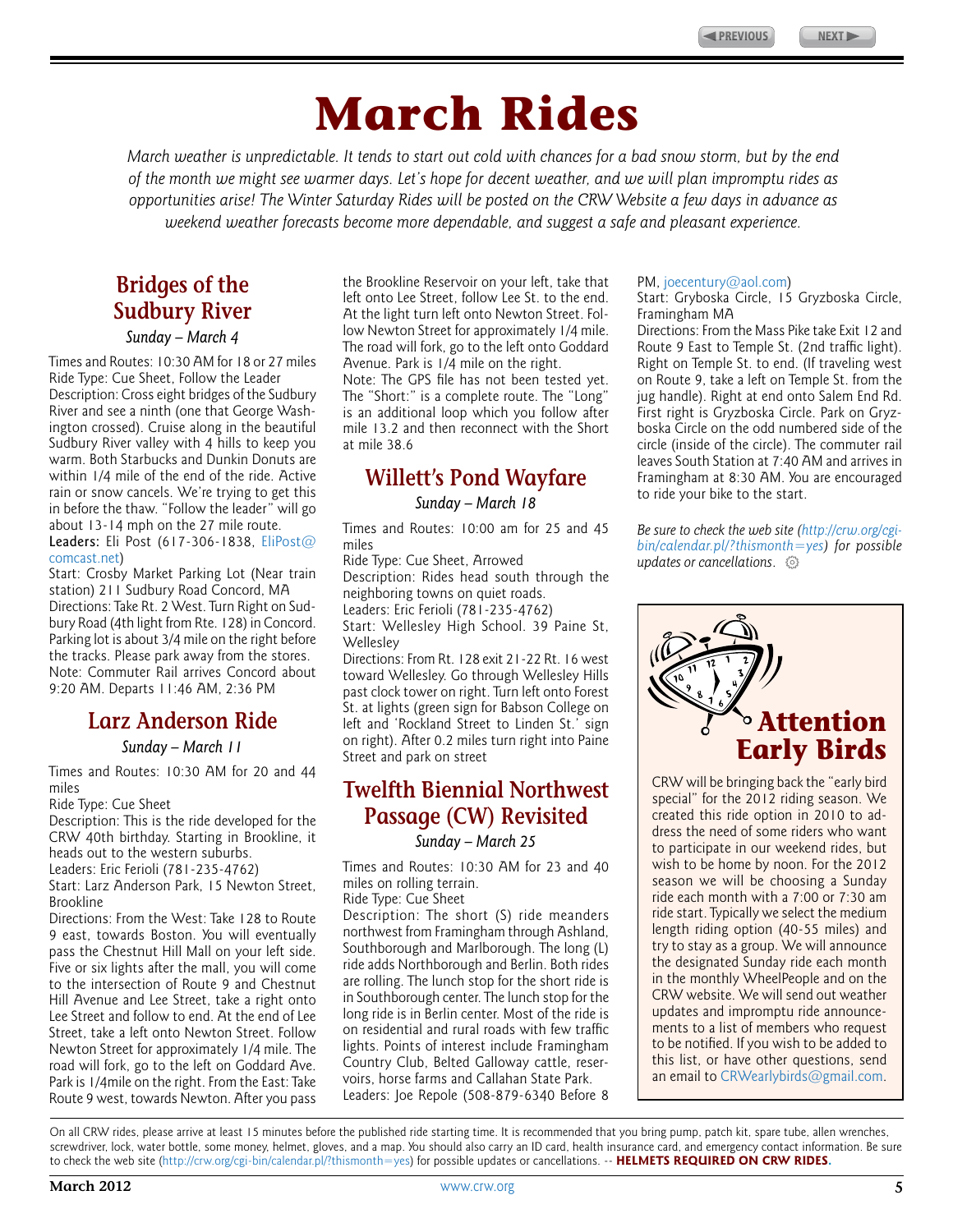$\ddot{\mathbf{c}}$ 

# **Little***Jack's* **Corner** by Jack Donohue

<span id="page-5-0"></span>

I decided to try running again. Many years ago at a former job, I fell in with an evil crowd who did this sort of thing, and dabbled in the sport. I'm not sure what I do I decided to try running The first thing I noticed was that I again. Many years ago at this was not nearly as easy as cycling.

would actually be called "running" by any of the Real Runners. It does involve periods where both my feet are off the ground, but a speed walker could blow my doors off. After leaving (i.e. being forcibly ejected from) that job, I hung up my sneakers. I did have one later attempt, when on a business trip and took my sneakers instead of my bike. Did a few miles and could barely move the next day. So I figured that was the end of my running career.

But lately, I've been thinking it would be a good alternative to biking on those rainy days. I don't like getting wet, but I can survive. The rainy, sandy and in winter salty conditions takes a heavy toll on my bikes. I can take a shower but when all this crap gets into the bearings, derailleur, brakes, this means expensive maintenance, or more likely riding around on a squeaky bike. So, running on those days seemed like a good solution. I get some exercise to justify my massive feedings, and the bikes stay clean.

I have a trail right behind my house and someone whom I'll call Bill Inman just gave me a new used pair of sneakers, seems like the planets were aligned correctly for the venture. Nowhere to sit for starters. And there really is no way to coast, except for reducing myself to walking, and I was too proud for that.

My legs started hurting after about 100 yards. The same legs that pedal thousands of

miles could

barely manage a half mile run. I soon noticed that everything from the waist down was burning (not in a good way). My initial goal was to run down to the VA (about 2 miles) but I figured I'd better cut my losses and turn around at Fawn Lake (maybe a mile).

Looked good for a while, no one else on the trail to see my poor excuse for running. But then another runner approached. Would he think me a kindred spirit or a poser with a pair of hand me down sneakers? He passed without acknowledging my existence.

All the runners I passed seemed an unfriendly bunch. I said "hey" to all of them as I am wont to do when passing cyclists, not a single one said "hey" back. Don't know whether they didn't feel like wasting air on someone unworthy like me, or they just had their eye on the prize and didn't brook interruptions. Of course, I didn't look the part, with

my CRW T-shirt and civilian pants. Maybe I would have gotten more attention had I worn my powder blue cycling tights.

I made it to Fawn Lake and turned around. I immediately realized it was uphill on the way back. Uphill in this case was about a 0.05% grade, but in my weakened state, it could have been Mt Everest.

I kept looking for the fire hydrant, which I knew was an early warning sign of being close to home, but it

was a long time coming. Finally passed it, on the home stretch. I could see the shed that the path to my house was nearby. So I turned it on for a final sprint. Unfortunately, it wasn't quite as close as I thought, and my sprint was good for about 50 yards, so I limped the rest of the way until the path.

When I got home I realized that things already hurt. From experience, I knew if it hurt this bad now, tomorrow would be really interesting. Walking down stairs was a challenge, I usually only get that level of pain after a century.

So much for cross training.  $\circledcirc$ 

Jack's Back Pages - Find past "Little Jack's Corner" articles on the CRW website at [http://](http://crw.org/ljackc/) [crw.org/ljackc/](http://crw.org/ljackc/) and through the web site menu: Information > Fun > Little Jack's Corner

#### Helmets - [Continued from page 1](#page-0-0)

#### *Why Did Some Members Oppose a Mandatory Helmet Policy?*

The majority of respondents who opposed a mandatory helmet policy indicated that helmet usage should be an individual choice.

#### *Is There an Issue of Club Liability?*

Members on both sides of the issue raised the question of club liability. If we know that helmets promote safety as was widely presumed in the survey, we face a liability if we don't require helmets. But if we do require helmets and don't enforce the rule, we could also face legal issues.

#### *What did ride leaders think about helmet policy?*

Out of the 76 ride leaders who responded to the survey, 41 (53%) favored a mandatory helmet policy, while 32 (42%) favored strongly encouraging helmet usage. Ride leaders did offer the following concerns: How will the new policy be enforced? Who will be responsible? Will the burden of enforcement fall to them? Some felt strongly that the ride leader role should be simple and not confrontational. The Helmet Committee considered these concerns and created an approach to address them.

#### *How will the policy be enforced?*

The helmet requirement will be enforced by agreements with CRW ride participants. When renewing membership, each member will agree to wear an approved helmet on CRW rides. The new non-member waiver form will also include a similar agreement. Since many in the CRW have multiyear memberships, enforcement will not be complete until 2014.

#### *How are Ride Leader Concerns Being Addressed?*

Ride leaders will play an important role to communicate helmet policy, but will not be responsible for its enforcement. As noted, enforcement will be accomplished through rider agreement with CRW. But in both preride talks and on cue sheets, ride leaders will include the following statement: "Helmets are required on CRW rides".

#### *Do Members Need to Do Anything Differently?*

No, as long as you already wear a helmet. This new policy formalizes the preference of an overwhelming majority of CRW members to mandate helmet usage. If you have any questions regarding the new policy, please email [helmets@crw.org](emailto:helmets@crw.org) and a member of the committee will get back to you.  $\circledcirc$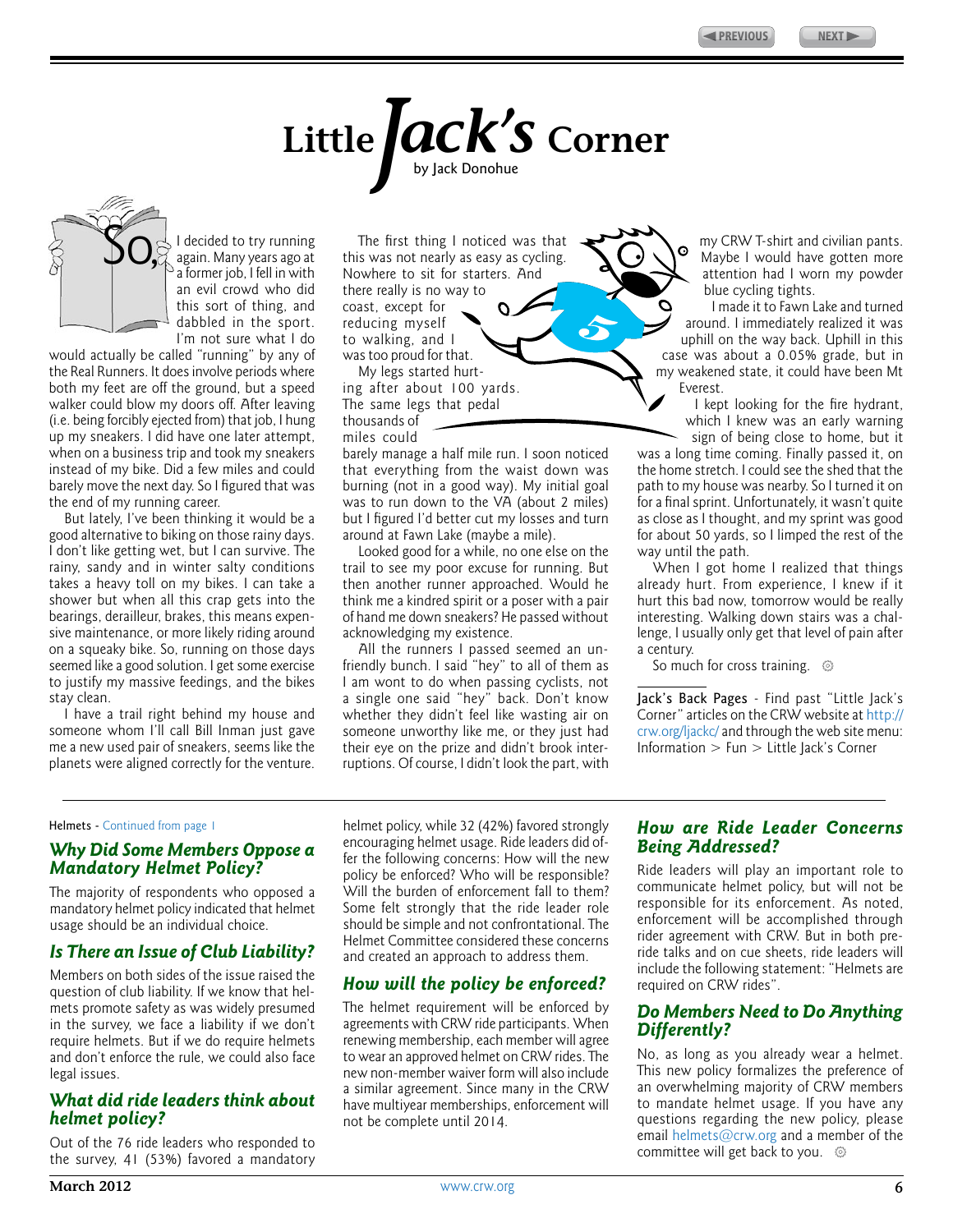# **017458 January** MILEAGE TOTALS

<span id="page-6-0"></span>

| Name               | Miles | М | C            | K                        | Name                  | <b>Miles</b> | M | C | K |
|--------------------|-------|---|--------------|--------------------------|-----------------------|--------------|---|---|---|
| Pamela Blalock     | 1115  |   |              |                          | <b>Butch Pemstein</b> | 295          |   |   |   |
| Scott Teich        | 1027  |   |              |                          | Dave Stefanovic       | 282          |   |   |   |
| Bruce Ingle        | 880   |   |              |                          | Henry Marcy           | 278          |   |   |   |
| Jack Donohue       | 738   |   |              |                          | Don Mitchell          | 275          |   |   |   |
| Michael Laurin     | 674   | L |              |                          | Gabor Demjen          | 267          | 1 |   |   |
| John Bayley        | 666   |   |              |                          | Marc Baskin           | 258          | 1 |   |   |
| Steve Robins       | 608   |   |              |                          | Peter Brooks          | 249          |   |   |   |
| Cynthia Zabin      | 515   |   |              |                          | <b>Brian Dias</b>     | 224          |   |   |   |
| Bob Wolf           | 474   |   |              |                          | Scott Tyler           | 219          |   |   |   |
| Joe Repole         | 453   |   |              |                          | Cynthia Snow          | 216          |   |   |   |
| David Wean         | 446   |   |              |                          | Darren Garnier        | 199          |   |   |   |
| Erik Husby         | 425   |   |              |                          | loe Parslow           | 154          |   |   |   |
| David Cooper       | 417   |   |              |                          | Donald Harbison       | 146          |   |   |   |
| Ken Hablow         | 400   |   |              |                          | Glenn Ketterle        | 145          |   |   |   |
| Douglas Cohen      | 387   |   |              |                          | Andy Brand            | 144          |   |   |   |
| <b>Bill Hanson</b> | 378   |   |              |                          | John Springfield      | 139          |   |   |   |
| Irving Kurki       | 361   |   |              |                          | Chad Cover            | 119          |   |   |   |
| Richard Taylor     | 359   |   | $\mathbf{I}$ | $\overline{\phantom{m}}$ | John Kane             | 118          |   |   |   |
| Fred Meyer         | 350   |   |              |                          | Nicholas Shectman     | 100          |   |   |   |
| Joseph Moore       | 346   |   |              | $\overline{a}$           | John Allen            | 99           |   |   |   |
| Rolf Budd          | 340   |   |              |                          | Marc Webb             | 85           |   |   |   |
| Lisa Weissmann     | 335   |   |              |                          | Greg Tutunjian        | 68           |   |   |   |
| James Sparks       | 304   |   |              |                          | Jeffery Luxenberg     | 66           |   |   |   |

| Butch Pemstein    | 295 | I |  |
|-------------------|-----|---|--|
| Dave Stefanovic   | 282 |   |  |
| Henry Marcy       | 278 |   |  |
| Don Mitchell      | 275 |   |  |
| Gabor Demjen      | 267 | I |  |
| Marc Baskin       | 258 | I |  |
| Peter Brooks      | 249 |   |  |
| Brian Dias        | 224 |   |  |
| Scott Tyler       | 219 |   |  |
| Cynthia Snow      | 216 |   |  |
| Darren Garnier    | 199 |   |  |
| Joe Parslow       | 154 |   |  |
| Donald Harbison   | 146 |   |  |
| Glenn Ketterle    | 145 |   |  |
| Andy Brand        | 144 |   |  |
| John Springfield  | 139 |   |  |
| Chad Cover        | 119 |   |  |
| John Kane         | 118 |   |  |
| Nicholas Shectman | 100 |   |  |
| John Allen        | 99  |   |  |
| Marc Webb         | 85  |   |  |
| Greg Tutunjian    | 68  |   |  |
| Jeffery Luxenberg | 66  |   |  |

## Mileage Table Explained

Name Miles M C K

John Pacheco 50 - - -

Frank Aronson 55

leff Dieffenbach 28 Adam Auster 22 Peter Tzanetos 21 Eric Sansone 18 Carlo Innocenti 15

Miles are year-to-date totals. The M column indicates the number of months the rider reported completing a metric century. The C column shows the number of months with a hundred mile century, and the K column is the number of months with 1000 or more miles.

Report mileage by the 3rd of each month on the website at [http://crw.org/](http://crw.org/mileage/mileage.htm) [mileage/mileage.htm](http://crw.org/mileage/mileage.htm) or email [mileage@](mailto:mileage@crw.org) [crw.org](mailto:mileage@crw.org) or call 781-275-3991

#### Volunteer of the Month - [Continued from page 3](#page-2-0)

*second thoughts on that "chairman" thing, I felt good that we could help address an issue that so many members feel is important. In the end, the Board approved a new policy mandating the use of helmets on all CRW rides. (See article in this month's issue "Helmets to be Required on CRW Rides".)*

*I credit Chris with teaching me everything I know about developing rides. With Chris's help, I became proficient in GPS mapping for ride development. Over the last 2.5 years, I have mapped over 400 routes, mostly from scratch. I plan to lead a GPS hands-on workshop in the spring for CRW members who wish to learn how to map and record routes.*

*Outside of the CRW, I'm active with the nonprofit called Cycle Kids, a cycle advocacy group for children. I developed the metric century route for their first annual Breakaway fundraiser in 2011 and I'm supporting them for their 2012 event. The first year was good. I'm hoping now to be able to ensure continued success of the annual event.*

#### **What did you do for work?**

*I was a strategy consultant for large corporations. Strategy consulting involves helping organizations improve their performance, primarily through the analysis of existing business problems and development of plans for improvement. I developed new products that consultants could use with clients, and discovered ways to make my consulting firm better. I'm able to apply skills to my volunteer work which I developed during my consulting days.*

#### **Where are you from originally?**

*I grew up in Suburban Philadelphia. My first job was teaching in the Economics Department at Boston University. Later, I moved into a teaching position at Tufts University. Eventually, I transitioned into consulting work. My wife and I have lived in Lincoln since 1978, and we have two grown children.*

#### **How do you feel about this interview?**

*I have never felt comfortable with positive descriptions of myself so I've had some difficulty. Maybe one of my friends could better describe the person you actually know!*

#### **So we asked Eli, one of his many friends at the club: What is Bob like?**

*"Bob omitted mention of his personal side, the warmth and compassion that makes him a terrific colleague and wonderful friend. First, he is a delight to work with. The helmet project was the most professionally conducted effort I've experienced since my involvement with CRW. Bob makes you feel that you are united in a common purpose. Bob has become a good friend who is forever helping out, either directly or behind the scenes with counsel, good judgment and understanding."*

If you see Bob Wolf cycling, leading rides, discussing the new helmet policy, conducting GPS workshops, or traveling abroad, please take a moment to say "thanks" for all the volunteer work he does for the CRW.  $\circledcirc$